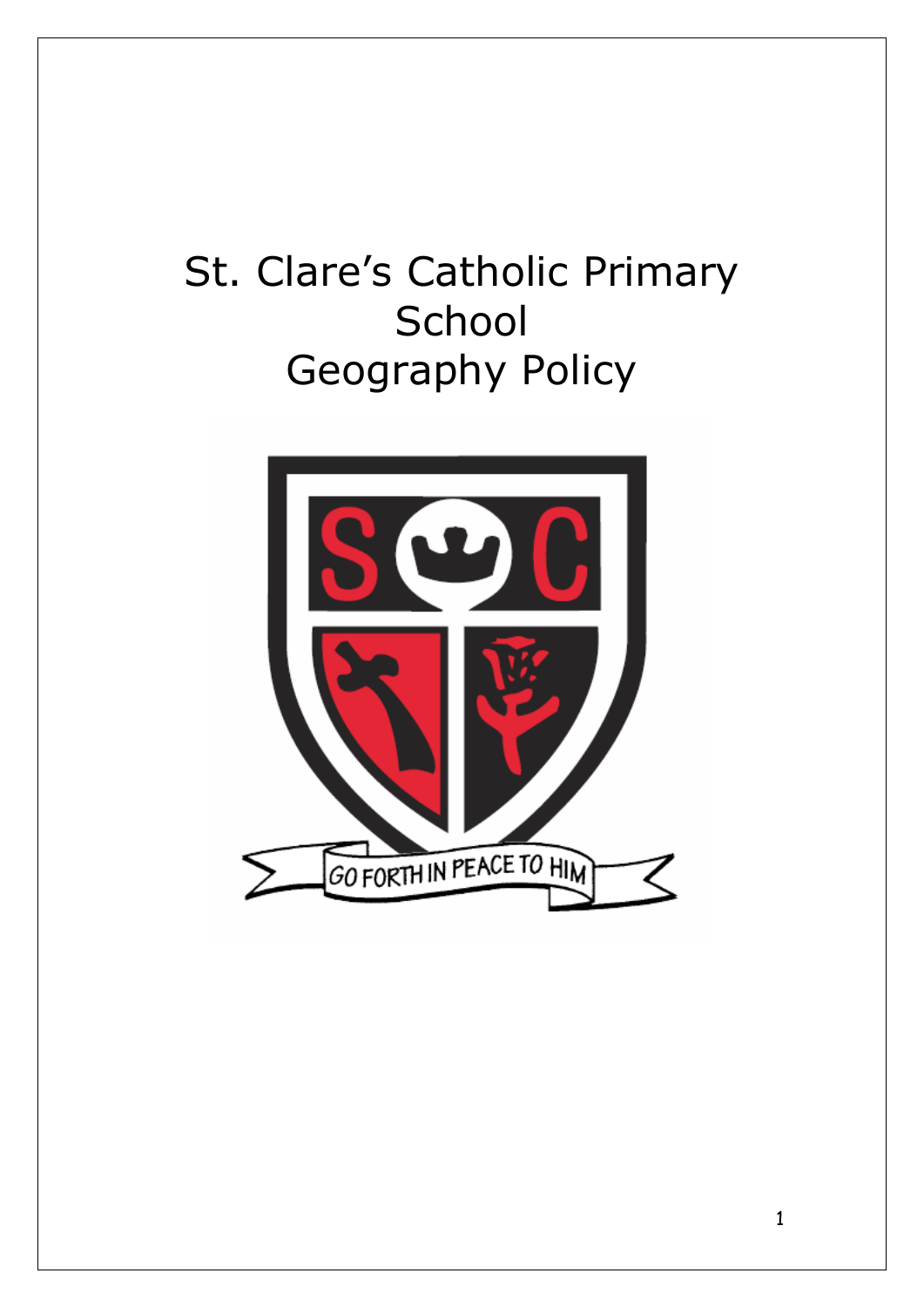Member of staff responsible: D. Martin Date policy written: June 2020 Date approved by the full Governing body: June 2020 Date to be reviewed: June 2022

## **1. MISSION STATEMENT**

St Clare's is a Christ-centred family where everyone is valued and respected. We learn and grow, whilst strengthening our relationship with God and one another. Together in His love, we can achieve our full potential.

Play, learn and grow together with Christ

## **2. AIMS**

*'*A high-quality geography education should inspire in pupils a curiosity and fascination about the world and its people that will remain with them for the rest of their lives. Teaching should equip pupils with knowledge about diverse places, people, resources and natural and human environments, together with a deep understanding of the Earth's key physical and human processes. As pupils progress, their growing knowledge about the world should help them to deepen their understanding of the interaction between physical and human processes, and of the formation and use of landscapes and environments. Geographical knowledge, understanding and skills provide the frameworks and approaches that explain how the Earth's features at different time scales are shaped, interconnected and change over time.'

(Taken from the New Geography Curriculum-Ref DFE 00186-2013)

# **3. STATUTORY REQUIREMENTS**

Early Years Foundation Stage Key Stage One Key Stage Two

- To develop contextual understanding of the locations of places, seas and oceans.
- To develop a knowledge and understanding of places globally significant.
- To help children to understand the processes that give rise to physical and human geographical features of the world.
- To develop an understanding of how human and physical features are interdependent and how they change over time.
- To develop the geographical skills needed to collect, analyse and communicate their understanding and research.
- To use fieldwork to deepen the children's understanding of geographical processes.
- To develop skills to interpret a range of geographical processes
- To develop skills to interpret a range of geographical information including maps, diagrams, globes and aerial photographs.
- To communicate geographical information in a variety of ways.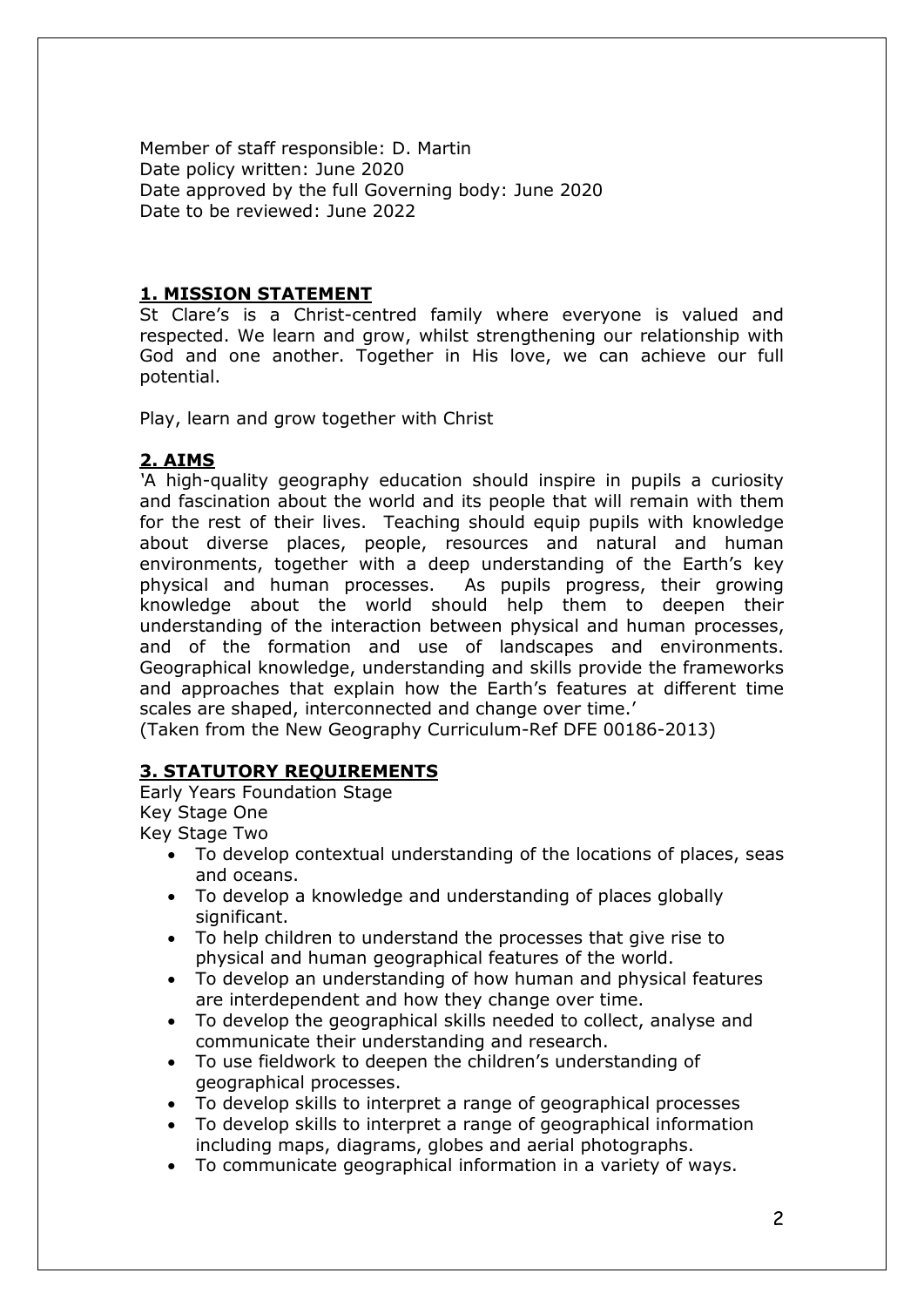# **4. SUBJECT ORGANISATION**

St Clare's provides a course which:

- Follows a creative curriculum
- Establishes and builds on previous learning, from the Early Learning Goals at the Foundation Stage, to the end of KS2.
- It is meaningful and relevant to the pupils it serves.
- It is relevant in the context of the world around us in the  $21^{st}$ century.
- Supports the needs and potential of the individual.

## **5. APPROACHES OR METHODS**

At St Clare's, the teaching of Geography:

- Makes geographical work exciting, interesting and relevant to pupils' lives.
- Uses enquiring, questioning approach to work, to encourage pupils to ask and answer questions.
- Uses real places at a range of scales, to illustrate work on places and themes.
- Draws on pupils' local knowledge and uses local issues when exploring the local area.
- Makes good use of pupils' own experiences in studying other places.
- Gives pupils opportunities to study other lifestyles and cultures.
- Introduces pupils to a wide range of appropriate geographical enquiry.
- Uses a wide range of up to date resources.
- Involves pupils in a wide range of teaching and learning activities e.g. fieldwork, discussion, ICT as well as written tasks.
- Encourages pupils to think geographically about people, places and geographical issues.

# **6. THE USE OF ICT**

At St Clare's the following aspects of computing are used: Computer Science Information technology Digital literacy

#### **7. ASSESSMENT AND TARGET SETTING**

Assessment will be made through classroom observations and through children's work produced in many contexts e.g. written, graphical, oral or a combination of some, or all. NC requirements will guide methods of end of Key Stage summative assessment.

#### **8. SPECIAL EDUCATIONAL NEEDS, INTERVENTION PROGRAMMES AND EQUAL OPPORTUNITIES**

The wide range of skills and abilities implicit in Geography orders are reflected in an equally wide range of teaching strategies with reference to differences in abilities and cultures of the children being taught. (Ref to differentiated strategies in Subject Organisation)